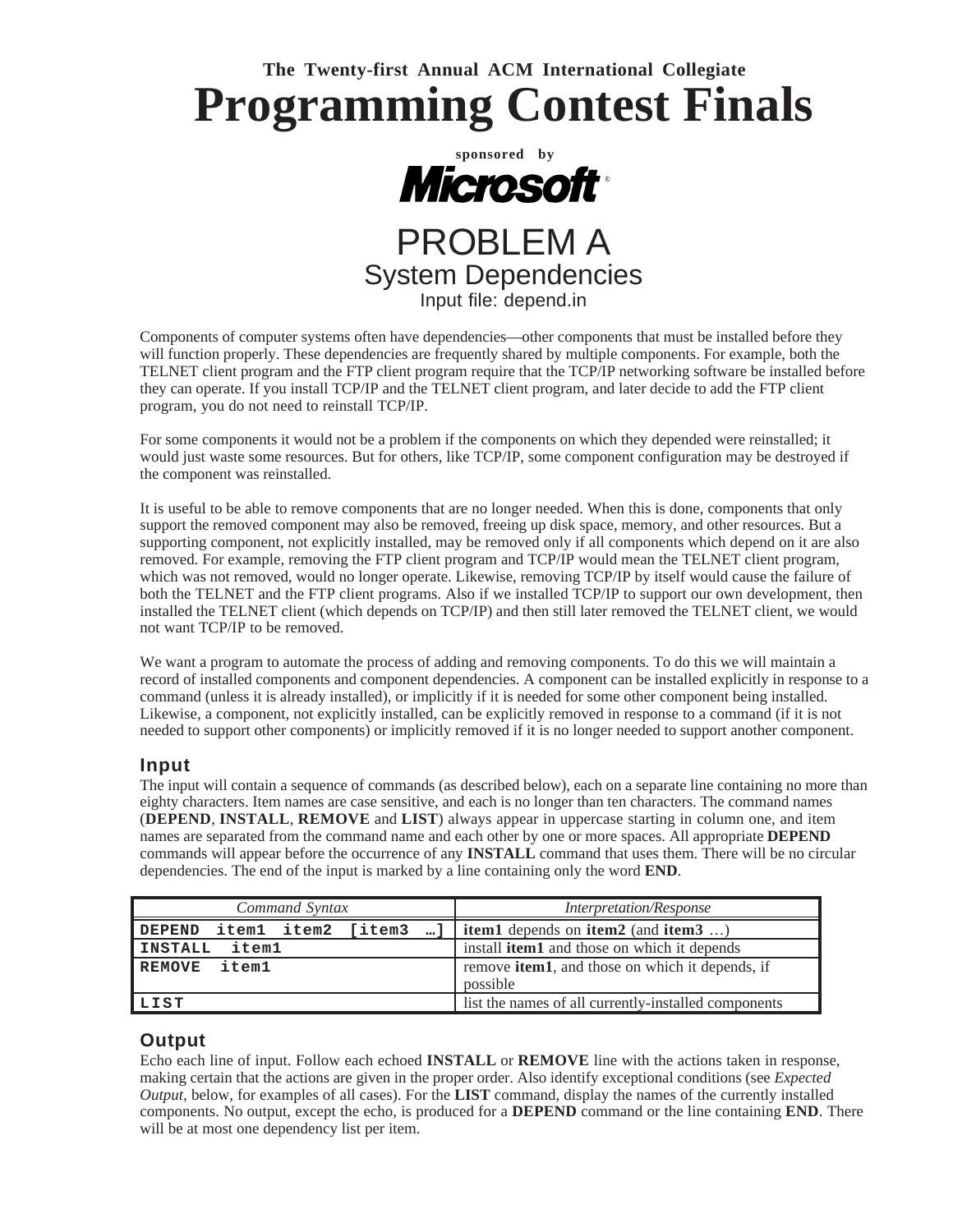#### **Sample Input**

DEPEND TELNET TCPIP NETCARD DEPEND TCPIP NETCARD DEPEND DNS TCPIP NETCARD DEPEND BROWSER TCPIP HTML INSTALL NETCARD INSTALL TELNET INSTALL foo REMOVE NETCARD INSTALL BROWSER INSTALL DNS LIST REMOVE TELNET REMOVE NETCARD REMOVE DNS REMOVE NETCARD INSTALL NETCARD REMOVE TCPIP REMOVE BROWSER REMOVE TCPIP LIST END

# **Output for the Sample Input**

DEPEND TELNET TCPIP NETCARD DEPEND TCPIP NETCARD DEPEND DNS TCPIP NETCARD DEPEND BROWSER TCPIP HTML INSTALL NETCARD Installing NETCARD INSTALL TELNET Installing TCPIP Installing TELNET INSTALL foo Installing foo REMOVE NETCARD NETCARD is still needed. INSTALL BROWSER Installing HTML Installing BROWSER INSTALL DNS Installing DNS LIST HTML BROWSER DNS NETCARD foo TCPIP TELNET REMOVE TELNET Removing TELNET REMOVE NETCARD NETCARD is still needed. REMOVE DNS Removing DNS REMOVE NETCARD NETCARD is still needed. INSTALL NETCARD NETCARD is already installed. REMOVE TCPIP TCPIP is still needed. REMOVE BROWSER Removing BROWSER Removing HTML Removing TCPIP REMOVE TCPIP TCPIP is not installed. LIST NETCARD foo END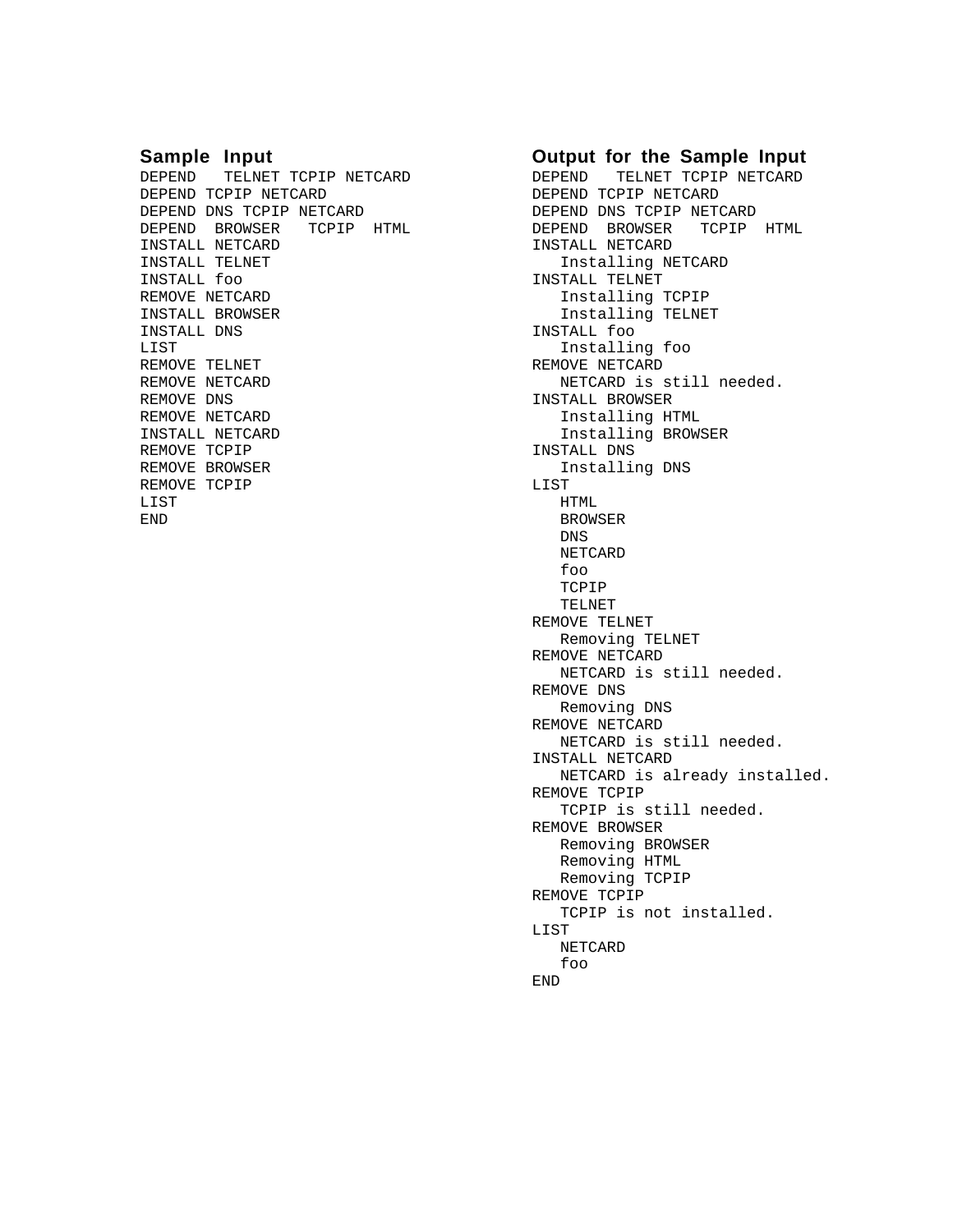

Jill Rides Again Input file: jill.in

Jill likes to ride her bicycle, but since the pretty city of Greenhills where she lives has grown, Jill often uses the excellent public bus system for part of her journey. She has a folding bicycle which she carries with her when she uses the bus for the first part of her trip. When the bus reaches some pleasant part of the city, Jill gets off and rides her bicycle. She follows the bus route until she reaches her destination or she comes to a part of the city she does

not like. In the latter event she will board the bus to finish her trip.

Through years of experience, Jill has rated each road on an integer scale of "niceness." Positive niceness values indicate roads Jill likes; negative values are used for roads she does not like. Jill plans where to leave the bus and start bicycling, as well as where to stop bicycling and re-join the bus, so that the sum of niceness values of the roads she bicycles on is maximized. This means that she will sometimes cycle along a road she does not like, provided that it joins up two other parts of her journey involving roads she likes enough to compensate. It may be that no part of the route is suitable for cycling so that Jill takes the bus for its entire route. Conversely, it may be that the whole route is so nice Jill will not use the bus at all.

Since there are many different bus routes, each with several stops at which Jill could leave or enter the bus, she feels that a computer program could help her identify the best part to cycle for each bus route.

# **Input**

The input file contains information on several bus routes. The first line of the file is a single integer *b* representing the number of route descriptions in the file. The identifier for each route  $(r)$  is the sequence number within the data file,  $1 \le r \le b$ . Each route description begins with the number of stops on the route: an integer *s*,  $2 \le s \le 20,000$  on a line by itself. The number of stops is followed by  $s-1$  lines, each line  $i$  ( $1 \le i < s$ ) is an integer  $n_i$  representing Jill's assessment of the niceness of the road between the two stops *i* and *i*+1.

# **Output**

For each route  $r$  in the input file, your program should identify the beginning bus stop  $i$  and the ending bus stop  $j$ that identify the segment of the route which yields the maximal sum of niceness,  $m = n_i + n_{i+1} + ... + n_{i-1}$ . If more than one segment is maximally nice, choose the one with the longest cycle ride (largest *j*–*i*). To break ties in longest maximal segments, choose the segment that begins with the earliest stop (lowest *i*). For each route *r* in the input file, print a line in the form:

The nicest part of route *r* is between stops *i* and *j*. However, if the maximal sum is not positive, your program should print:

Route *r* has no nice parts.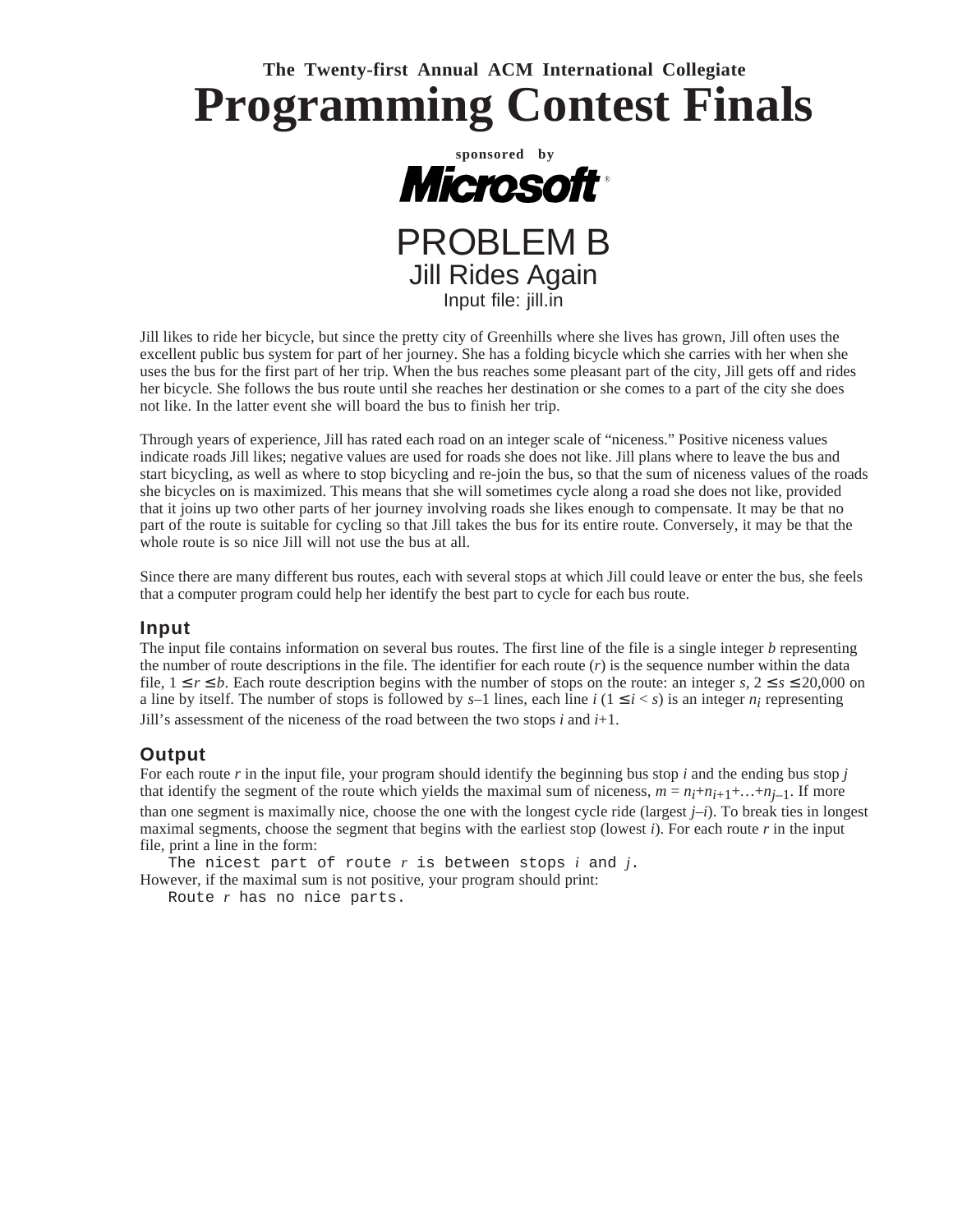| Sample Input                 | Output for the Sample Input                         |
|------------------------------|-----------------------------------------------------|
| 3                            | The nicest part of route 1 is between stops 2 and 3 |
| 3                            | The nicest part of route 2 is between stops 3 and 9 |
| -1                           | Route 3 has no nice parts                           |
| 6                            |                                                     |
| 10                           |                                                     |
| 4                            |                                                     |
|                              |                                                     |
| $-5$<br>4<br>-3              |                                                     |
|                              |                                                     |
| $\frac{4}{4}$<br>$-4$<br>$4$ |                                                     |
|                              |                                                     |
|                              |                                                     |
|                              |                                                     |
| $-5$                         |                                                     |
| 4                            |                                                     |
| $-2$                         |                                                     |
| $-3$                         |                                                     |
| $-4$                         |                                                     |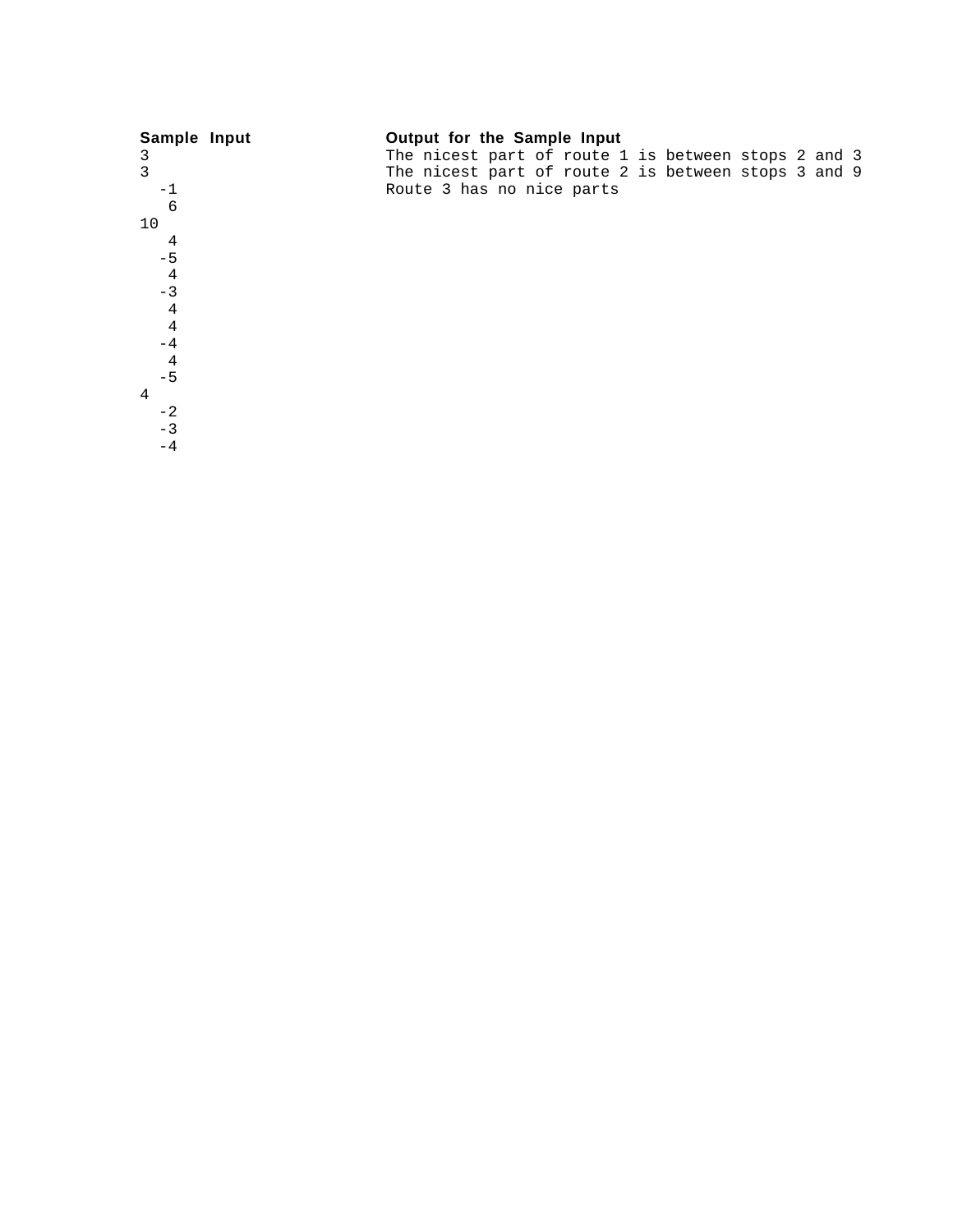

Input file: morse.in

Samuel F. B. Morse is best known for the coding scheme that carries his name. Morse code is still used in international radio communication. The coding of text using Morse code is straightforward. Each character (case is insignificant) is translated to a predefined sequence of *dits* and *dahs* (the elements of Morse code). Dits are represented as periods (".") and dahs are represented as hyphens or minus signs ("–"). Each element is transmitted by sending a signal for some period of time. A dit is rather short, and a dah is, in perfectly formed code, three times as long as a dit. A short silent space appears between elements, with a longer space between characters. A still longer space separates words. This dependence on the spacing and timing of elements means that Morse code operators sometimes do not send perfect code. This results in difficulties for the receiving operator, but frequently the message can be decoded depending on context.

In this problem we consider reception of words in Morse code without spacing between letters. Without the spacing, it is possible for multiple words to be coded the same. For example, if the message "dit dit dit" were received, it could be interpreted as "EEE", "EI", "IE" or "S" based on the coding scheme shown in the sample input. To decide between these multiple interpretations, we assume a particular context by expecting each received word to appear in a dictionary.

For this problem your program will read a table giving the encoding of letters and digits into Morse code, a list of expected words (*context*), and a sequence of words encoded in Morse code (*morse*). These *morse* words may be flawed. For each *morse* word, your program is to determine the matching word from *context*, if any. If multiple words from *context* match *morse*, or if no word matches perfectly, your program will display the best matching word and a mismatch indicator.

If a single word from *context* matches *morse* perfectly, it will be displayed on a single line, by itself. If multiple *context* words match *morse* perfectly, then select the matching word with the fewest characters. If this still results in an ambiguous match, any of these matches may be displayed. If multiple *context* words exist for a given *morse*, the matching word will be displayed followed by an exclamation point ("!").

We assume only a simple case of errors in transmission in which elements may be either truncated from the end of a *morse* word or added to the end of a *morse* word. When no perfect matches for *morse* are found, display the word from *context* that matches the longest prefix of *morse*, or has the fewest extra elements beyond those in *morse*. If multiple words in *context* match using these rules, any of these matches may be displayed. Words that do not match perfectly are displayed with a question mark ("?") suffixed.

The input data will only contain cases that fall within the preceding rules.

#### **Input**

The Morse code table will appear first and consists of lines each containing an uppercase letter or a digit *C*, zero or more blanks, and a sequence of no more than six periods and hyphens giving the Morse code for *C*. Blanks may precede or follow the items on the line. A line containing a single asterisk ("\*"), possibly preceded or followed by blanks, terminates the Morse code table. You may assume that there will be Morse code given for every character that appears in the *context* section.

The *context* section appears next, with one word per line, possibly preceded and followed by blanks. Each word in *context* will contain no more than ten characters. No characters other than upper case letters and digits will appear. Thered will be at most 100 *context* words. A line containing only a single asterisk ("\*"), possibly preceded or followed by blanks, terminates the *context* section.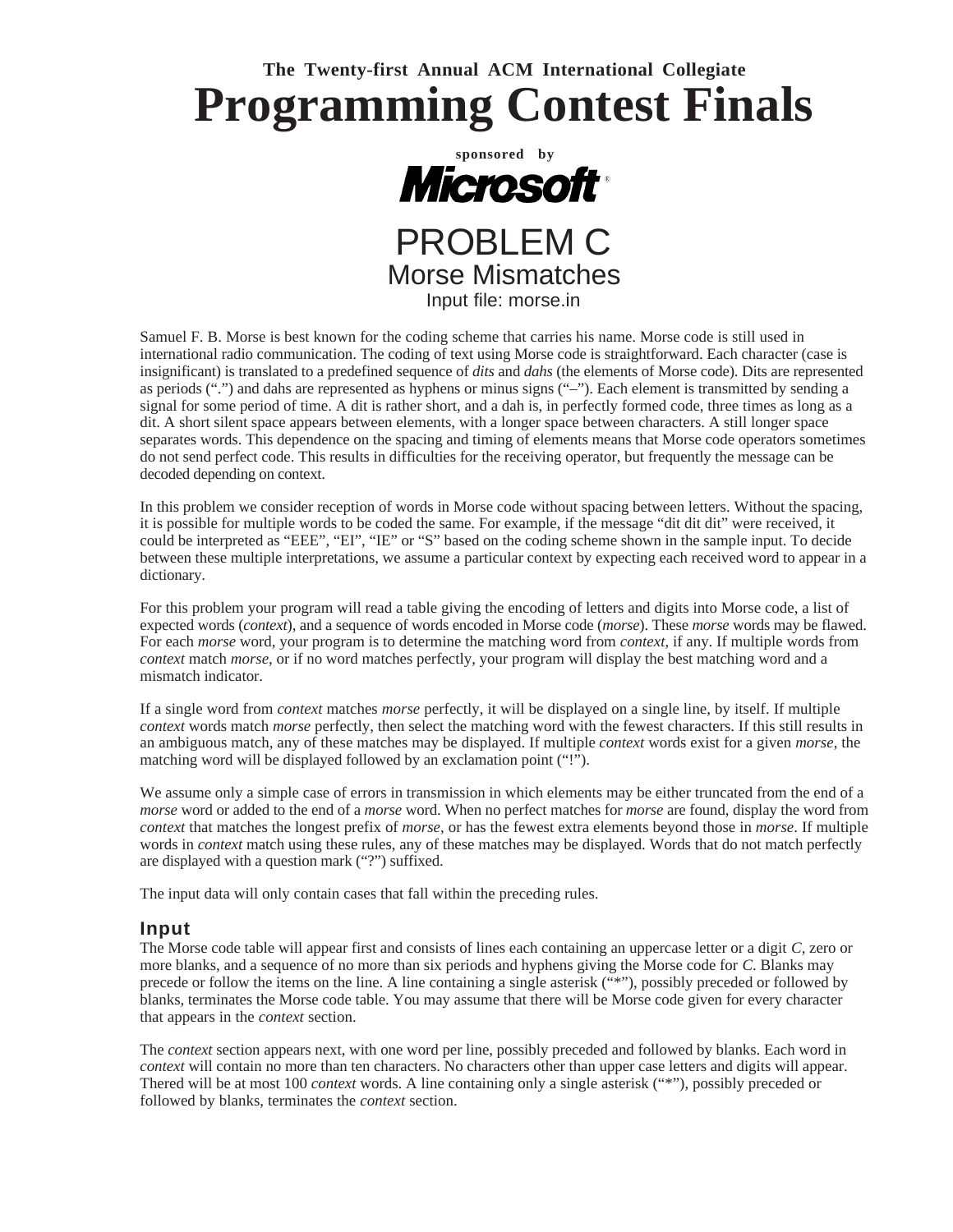The remainder of the input contains *morse* words separated by blanks or end-of-line characters. A line containing only a single asterisk ("\*"), possibly preceded or followed by blanks, terminates the input. No *morse* word will have more than eighty (80) elements.

# **Output**

For each input *morse* word, display the appropriate matching word from *context* followed by an exclamation mark ("!") or question mark ("?") if appropriate. Each word is to appear on a separate line starting in column one.

|                                                               | Sample Input                           | Output for the Sample Input |
|---------------------------------------------------------------|----------------------------------------|-----------------------------|
| Α                                                             | $\ddot{\phantom{1}}$ .                 | WHAT                        |
| В                                                             | $-$                                    | <b>HATH</b>                 |
| C                                                             | $- - -$ .                              | GOD                         |
| D                                                             | $-$                                    | WROTH?                      |
| E                                                             | $\bullet$                              |                             |
| $\mathbb F$                                                   | $\ldots -$ .                           | WHAT                        |
| G                                                             | $---$ .                                | ΑN                          |
| Н                                                             | $\cdots$                               | EARTHQUAKE                  |
| I                                                             | $\ddotsc$                              | IM!                         |
| J                                                             | $\cdot$ ---                            | READY                       |
| K                                                             | $- - -$                                | TO                          |
| L                                                             | $\cdot$ – $\cdot$ .                    | IM!                         |
| Μ                                                             | $- \, -$                               |                             |
| Ν                                                             | $-$ .                                  |                             |
| O                                                             | $---$                                  |                             |
| Ρ                                                             | $. --.$                                |                             |
| Q                                                             | $--- - -$                              |                             |
| R                                                             | $\cdot$ - $\cdot$                      |                             |
| $\rm S$                                                       | $\ddotsc$                              |                             |
| T                                                             | $\overline{\phantom{m}}$               |                             |
| U                                                             | $\cdot \cdot$ –                        |                             |
| V                                                             | $\cdots$ $-$                           |                             |
| M                                                             | $. --$                                 |                             |
| Χ                                                             | $-$ –                                  |                             |
| Υ                                                             | $- - - -$                              |                             |
| Ζ                                                             | $--.$ .                                |                             |
| 0                                                             | $------$                               |                             |
| $\mathbf 1$                                                   | $\cdot$ -----                          |                             |
| $\overline{a}$                                                | $\cdot \cdot$ ---                      |                             |
| $\mathsf{3}$                                                  | $\ldots$ - $-$                         |                             |
| $\overline{4}$                                                | $\cdots$ .                             |                             |
| 5                                                             | $\cdots\cdots\cdots$                   |                             |
| $\epsilon$                                                    | $- \ldots$ .                           |                             |
| $\overline{7}$                                                | $--\ldots$                             |                             |
| 8                                                             | $---.$                                 |                             |
| 9                                                             | $---.$                                 |                             |
| $\star$                                                       |                                        |                             |
| AN                                                            |                                        |                             |
| EARTHQUAKE                                                    |                                        |                             |
| EAT                                                           |                                        |                             |
| GOD                                                           |                                        |                             |
| HATH                                                          |                                        |                             |
| IM                                                            |                                        |                             |
| <b>READY</b>                                                  |                                        |                             |
| TO                                                            |                                        |                             |
| WHAT                                                          |                                        |                             |
| WROTH                                                         |                                        |                             |
| $\star$                                                       |                                        |                             |
| $\cdot$ == $\cdot$ $\cdot$ $\cdot$ $\cdot$ $\cdot$ == $\cdot$ | $\cdots$ $\tau$ $\tau$                 |                             |
| $--. ---$                                                     | $\ldots$ - $\ldots$ . - - - - $\ldots$ |                             |
| $\cdot$ == $\cdot$ $\cdot$ $\cdot$ $\cdot$ $\cdot$ ==         | $\cdot$ $ \cdot$                       |                             |
|                                                               | <b>コンティティティングリアナリティック・サイナンティ</b>       |                             |
| $\cdots$ – –                                                  | $\overline{z}$                         |                             |
|                                                               | $\ddots$ - $-$                         |                             |
| $^\star$                                                      |                                        |                             |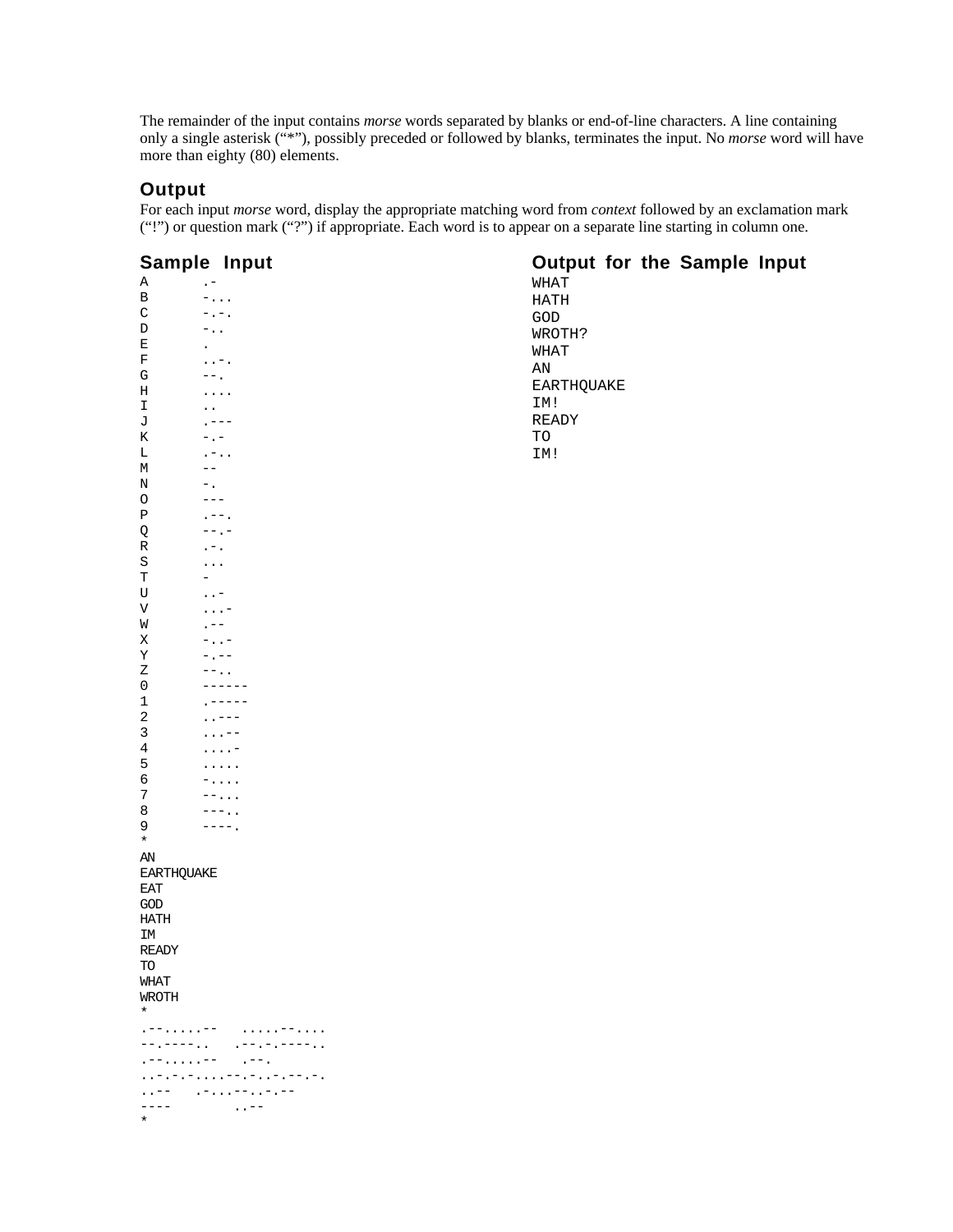

RAID (Redundant Array of Inexpensive Disks) is a technique which uses multiple disks to store data. By storing the data on more than one disk, RAID is more fault tolerant than storing data on a single disk. If there is a problem with one of the disks, the system can still recover the original data provided that the remaining disks do not have corresponding problems.

One approach to RAID breaks data into blocks and stores these blocks on all but one of the disks. The remaining disk is used to store the parity information for the data blocks. This scheme uses *vertical parity* in which bits in a given position in data blocks are exclusive ORed to form the corresponding parity bit. The parity block moves between the disks, starting at the first disk, and moving to the next one in order. For instance, if there were five disks and 28 data blocks were stored on them, they would be arranged as follows:

| Disk 1           | Disk 2           | Disk 3          | Disk 4           | Disk 5           |
|------------------|------------------|-----------------|------------------|------------------|
| Parity for 1-4   | Data block 1     | Data block 2    | Data block 3     | Data block 4     |
| Data block 5     | Parity for 5-8   | Data block 6    | Data block 7     | Data block 8     |
| Data block 9     | Data block 10    | Parity for 9-12 | Data block 11    | Data block 12    |
| Data block 13    | Data block 14    | Data block 15   | Parity for 13-16 | Data block 16    |
| Data block 17    | Data block 18    | Data block 19   | Data block 20    | Parity for 17-20 |
| Parity for 21-24 | Data block 21    | Data block 22   | Data block 23    | Data block 24    |
| Data block 25    | Parity for 25-28 | Data block 26   | Data block 27    | Data block 28    |

With this arrangement of disks, a block size of two bits and even parity, the hexadecimal sample data 6C7A79EDFC (01101100 01111010 01111001 11101101 11111100 in binary) would be stored as:

| Disk 1 | Disk 2 | Disk 3 | Disk 4 | Disk 5 |
|--------|--------|--------|--------|--------|
| 00     | 01     | 10     | 11     | 00     |
| 01     | 10     | 11     | 10     | 10     |
| - 01   | 11     | 01     | 10     | 01     |
| 11     | 10     |        | 11     | 01     |
|        | 11     |        | 00     | 11     |

If a block becomes unavailable, its information can still be retrieved using the information on the other disks. For example, if the first bit of the first block of disk 3 becomes unavailable, it can be reconstructed using the corresponding parity and data bits from the other four disks. We know that our sample system uses even parity:

 $0 \oplus 0 \oplus ? \oplus 1 \oplus 0 = 0$ 

So the missing bit must be 1.

An arrangement of disks is invalid if a parity error is detected, or if any data block cannot be reconstructed because two or more disks are unavailable for that block.

Write a program to report errors and recover information from RAID disks.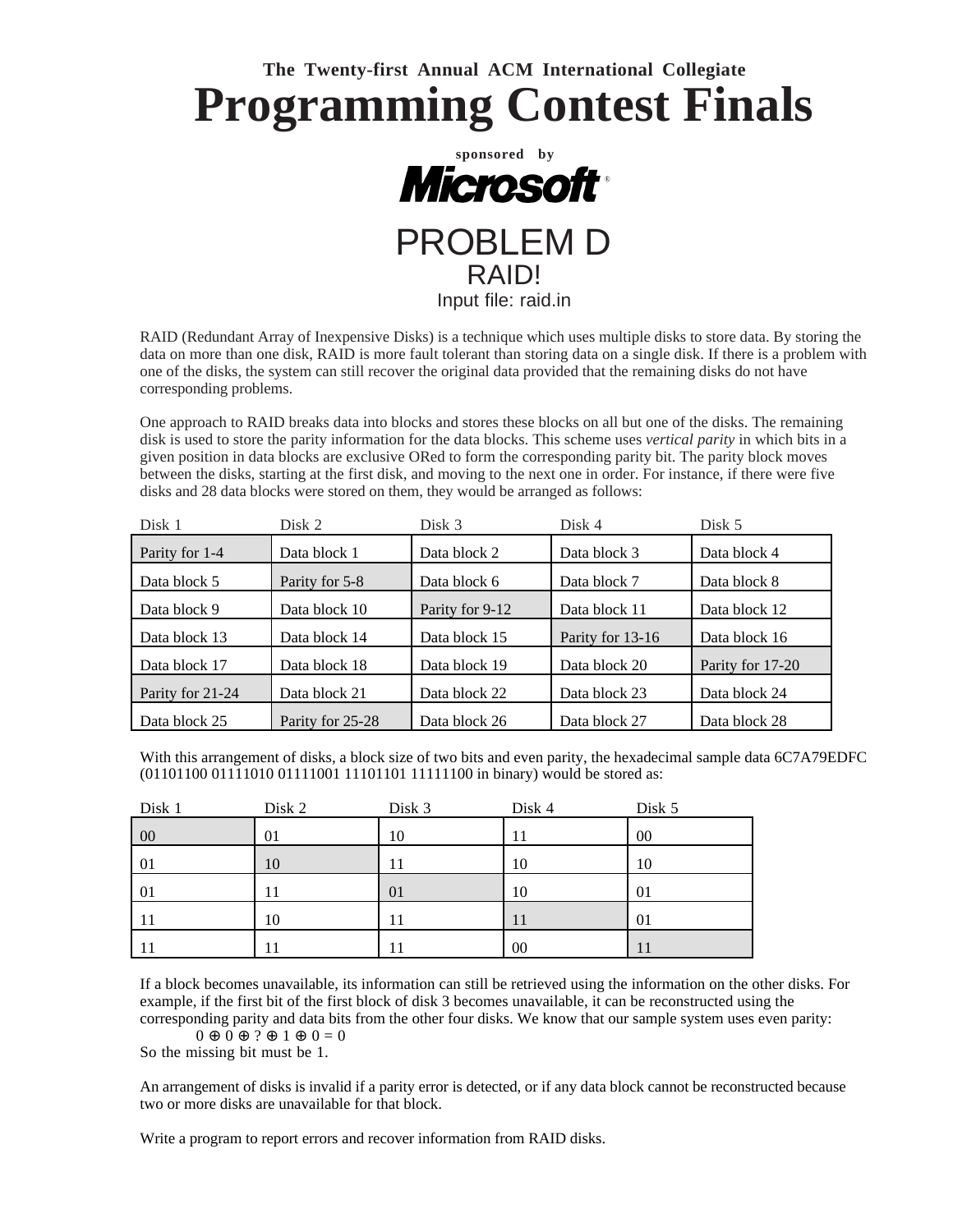### **Input**

The input consists of several disk sets.

Each disk set has 3 parts. The first part of the disk set contains three integers on one line: the first integer *d*,  $2 \le d \le 6$ , is the number of disks, the second integer *s*,  $1 \le s \le 64$ , is the size of each block in bits, and the third integer  $b, 1 \le b \le 100$ , is the total number of data and parity blocks on each disk. The second part of the disk set is a single letter on a line, either "E" signifying even parity or "O" signifying odd parity. The third part of the disk set contains *d* lines, one for each disk, each holding  $s \times b$  characters representing the bits on the disk, with the most significant bits first. Each bit will be specified as "0" or "1" if it holds valid data, or "x" if that bit is unavailable. The end of input will be a disk set with  $d = 0$ . There will be no other data for this set which should not be processed.

# **Output**

For each disk set in the input, display the number of the set and whether the set is valid or invalid. If the set is valid, display the recovered data bits in hexadecimal. If necessary, add extra "0" bits at the end of the recovered data so the number of bits is always a multiple of 4. All output shall be appropriately labeled.

| Sample Input | <b>Output for the Sample Input</b>            |  |  |  |  |
|--------------|-----------------------------------------------|--|--|--|--|
| 525          | Disk set 1 is valid, contents are: 6C7A79EDFC |  |  |  |  |
| Е            | Disk set 2 is invalid.                        |  |  |  |  |
| 0001011111   | Disk set 3 is valid, contents are: FFC        |  |  |  |  |
| 0110111011   |                                               |  |  |  |  |
| 1011011111   |                                               |  |  |  |  |
| 1110101100   |                                               |  |  |  |  |
| 0010010111   |                                               |  |  |  |  |
| 3 2 5        |                                               |  |  |  |  |
| Е            |                                               |  |  |  |  |
| 0001111111   |                                               |  |  |  |  |
| 0111111011   |                                               |  |  |  |  |
| xx11011111   |                                               |  |  |  |  |
| $3\;5\;1$    |                                               |  |  |  |  |
| $\circ$      |                                               |  |  |  |  |
| 11111        |                                               |  |  |  |  |
| 11xxx        |                                               |  |  |  |  |
| x1111        |                                               |  |  |  |  |
| $\Omega$     |                                               |  |  |  |  |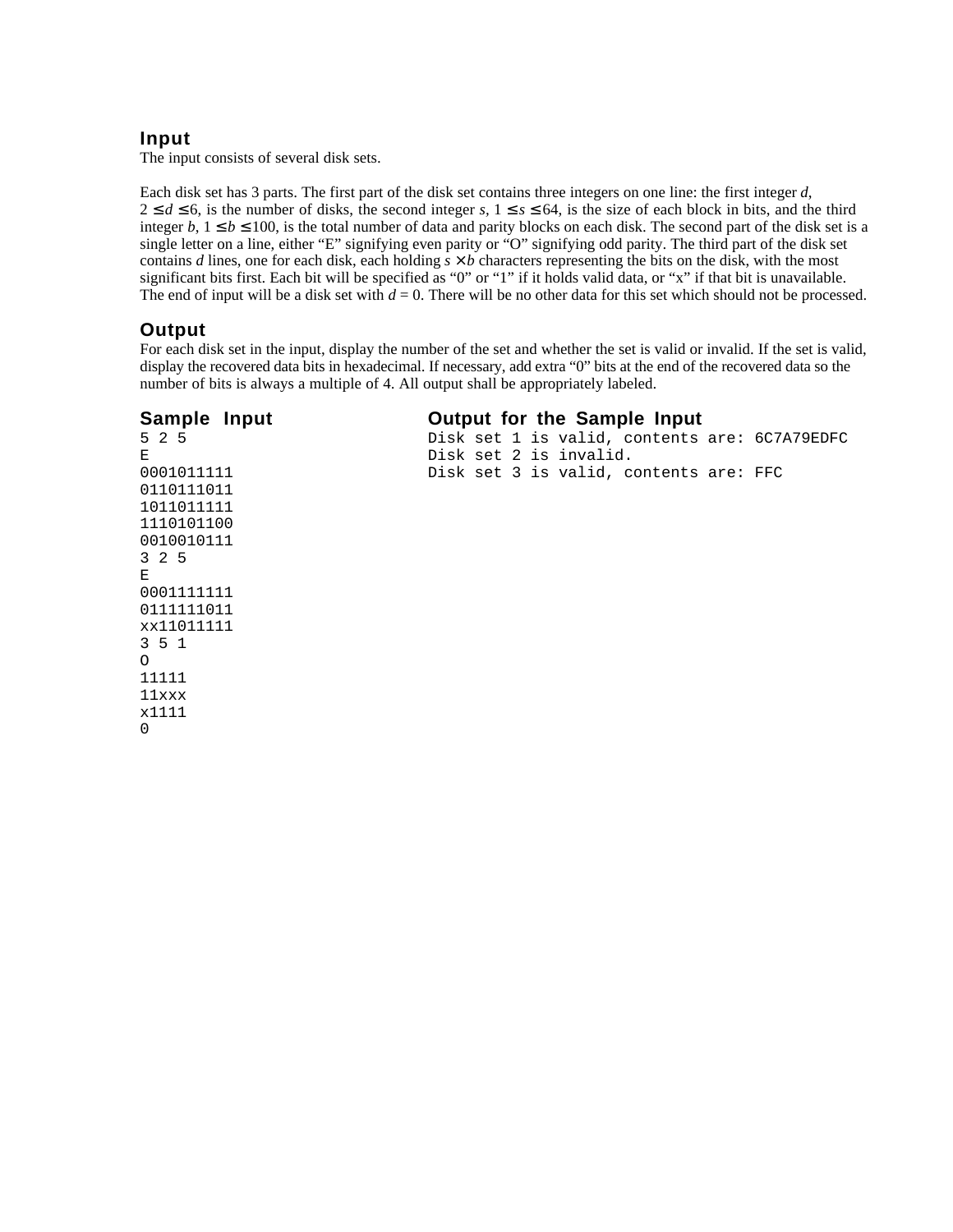

Input file: routing.in

Acme Courier Message, Inc. (ACM) is planning to add a service for delivery of documents and small parcels. ACM will group parcels and documents in bags, which will be transported by car among different stations for intermediate handling and routing prior to final delivery. ACM is in the initial stages of determining the workload requirements for transporting bags among stations.

When a driver delivers a bag, she will (if possible) locate and pick up another bag for delivery to another station, continuing in this manner until there are no more deliverable bags. A deliverable bag is one that can be picked up and delivered to its destination by a driver prior to the end of her workday. The total time for a driver's workday begins with the time of pickup of her first bag and includes the time she spends delivering bags, the time in transit, and the time waiting at stations for deliverable bags. ACM would like its drivers to spend the maximum amount of time possible delivering the bags between stations within a normal workday. In addition, ACM wants drivers' final destinations to be the same as the stations where they started whenever possible.

You must write a program to determine optimal driver routes for several ACM scenarios. Each scenario describes bags and stations for a single workday. In this simple version, routes for all drivers will originate from the same station, which we call station A. Optimal routes are subject to the following restrictions.

- 1. A driver's normal workday will not exceed 10 hours.
- 2. Drivers will travel from one station to another with one bag, if one is available for pickup. If there are no deliverable bags at a station, the driver will proceed to another station that has a scheduled deliverable bag to continue her route.
- 3. If several different routes with a final destination of station A are possible, the one requiring the longest cumulative delivery time is optimal. If there are more than one with the longest cumulative delivery time, the one with the shortest total workday time is optimal.
- 4. Whenever possible, the final destination of a driver is station A. However, if it is impossible to schedule a final destination of station A, then the route requiring the longest cumulative delivery time is optimal. If there are more than one with the longest cumulative delivery time, the one with the shortest total workday time is optimal.
- 5. Every bag that originates from station A will be delivered. (Some bags originating at other stations will not necessarily be delivered.) No bag will be delivered more than once.

The optimal route for the driver who picks up the first available deliverable bag at station A is completely determined before any consideration of subsequent drivers. The optimal route of the second driver, who picks up the next available deliverable bag at station A that has not already been scheduled for delivery by the first driver, is completely determined next. The optimal route determination continues in this manner until all the bags that can be delivered have been scheduled for delivery. Undeliverable bags will be identified and reported. Throughout the entire process, each driver will be routed according to the bags not already scheduled earlier for delivery. In all scenarios the time to travel from station A to any other station is 10 hours or less.

#### **Input**

Input for each scenario comes in two parts: a list of the bags and a table of times required to drive between stations. The first line in each scenario consists of an integer *n* representing the number of bags to be delivered. The next *n* lines describe each bag in the following format:

*id origin destination time*

where *id* is the bag identification number (integer), *origin* and *destination* are the station labels for the bag's origin and destination (uppercase letters), and time is when the bag is available for transport. The format for *time* is *hhmm*, where *hh* and *mm* are integers representing time on a 24-hour clock varying from 0001 to 2400. Data on a line are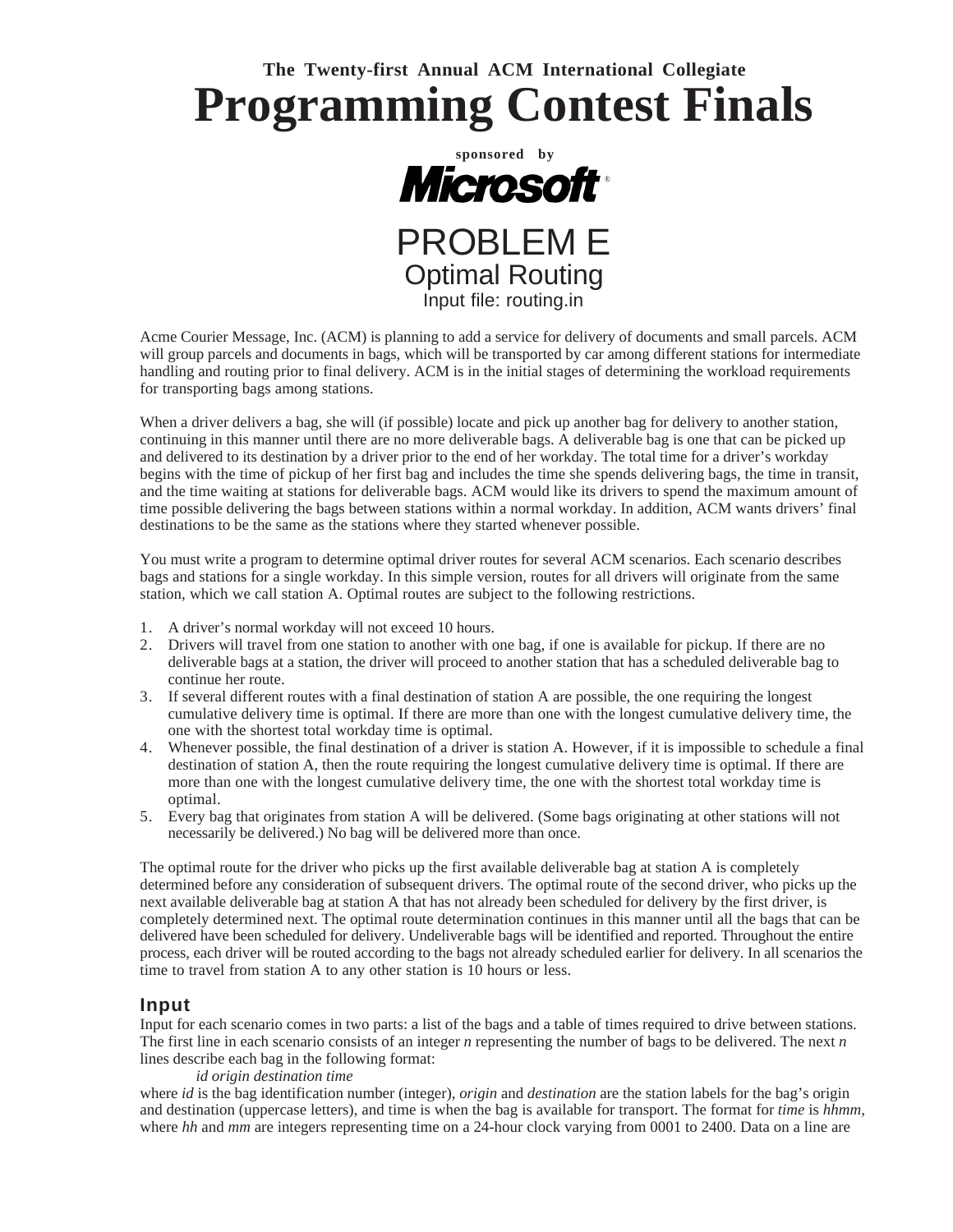separated by single blanks. Each station is labeled with a unique uppercase letter. Bags may appear in any time order in the list. The end of input is signified by a scenario for which the number of bags is 0.

Input data for the table of driving times consist of lines of the form:

*station1 station2 time*

where *station1* and *station2* are uppercase letters and *time* is as described earlier. Transit times between stations are listed for all stations which are included in the list of bags. Transit times are bidirectional. Different scenarios are completely unrelated.

### **Output**

Output for each scenario begins by identifying the scenario by number (Scenario 1, Scenario 2, etc.). Following that is a listing of each driver's optimal route. Each route begins with the number of the driver (Driver 1, Driver 2, etc.) and then a summary of the driver's route including all transits between stations in the order in which the stations were visited. For transits which deliver a bag, display the bag identification number and its origin and destination stations For transits which do not deliver a bag, display the origin and destinations stations. Output for each driver is summarized by the total delivery time and the total workday time in the form *hhmm*, following the time format specified in the input of time values. If two different routes for a driver are optimal, then output may show either one. The final section of output for a scenario will include a listing of all undeliverable bags or a statement indicating successful delivery of all bags. Each section of a scenario and each scenario should be separated by a blank line.

| Sample Input | <b>Output for the Sample Input</b>                      |
|--------------|---------------------------------------------------------|
| 7            | Scenario 1                                              |
| 1 A B 0800   |                                                         |
| 3 A C 0850   | Driver 1                                                |
| 2 B C 0700   | Bag #1 from station A to station B                      |
| 6 B D 1250   | Bag #2 from station B to station C                      |
| 5 B C 1400   | Bag #7 from station C to station A                      |
| 7 C A 1600   | Total delivery time: 0920                               |
| 8 D C 1130   | Total workday time: 0935                                |
| A B 0400     |                                                         |
| A C 0135     | Driver <sub>2</sub>                                     |
| A D 0320     | Bag #3 from station A to station C                      |
| B C 0345     | -->Transit without delivery from station C to station B |
| B D 0120     | Bag #5 from station B to station C                      |
| $C$ D 0200   | Total delivery time: 0520                               |
| $\Omega$     | Total workday time: 0905                                |
|              | Undelivered Bags:                                       |
|              | Bag #8 remains at station D                             |
|              | Bag #6 remains at station B                             |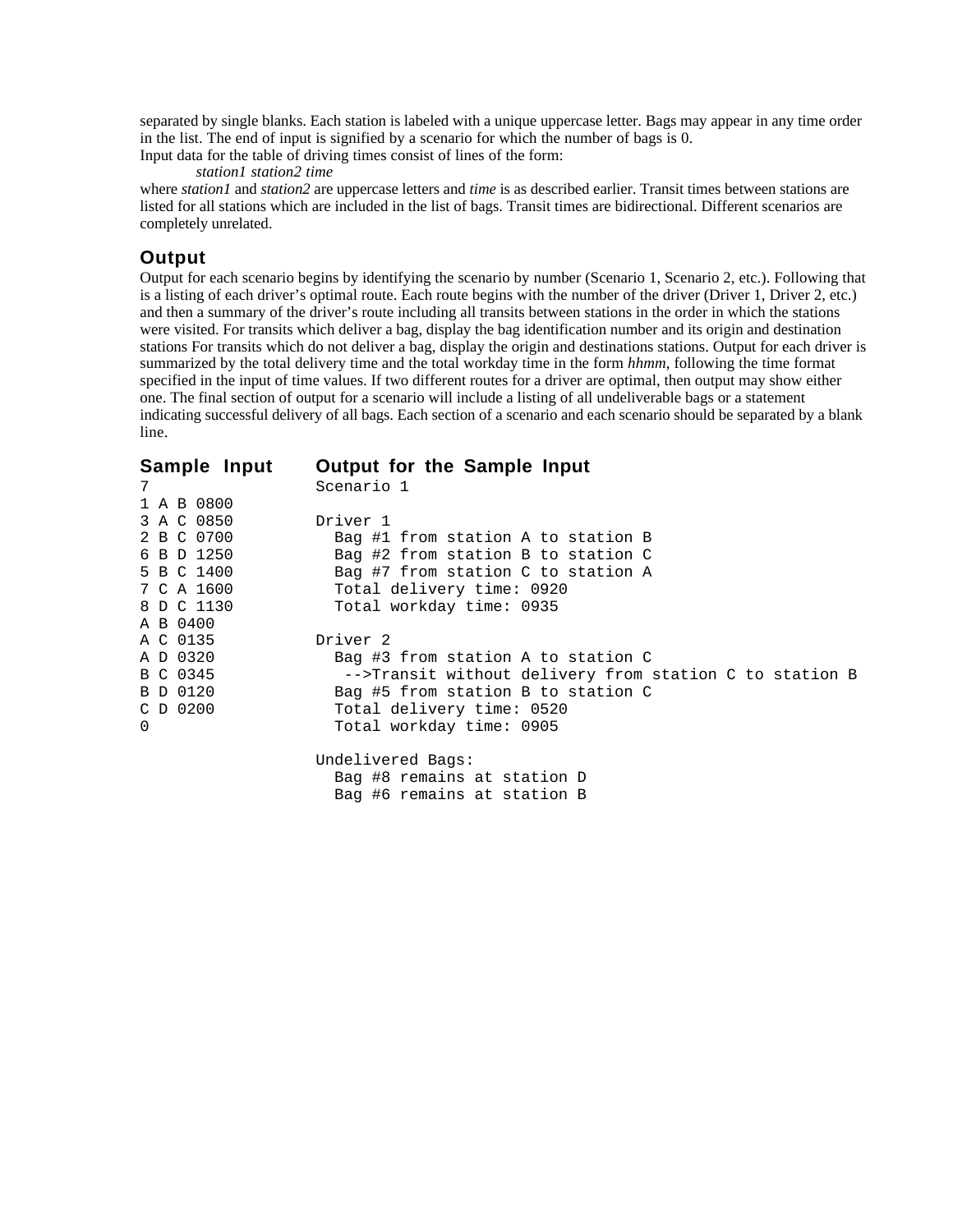

# PROBLEM F Do You Know the Way to San Jose? Input file sanjose.in

The Internet now offers a variety of interactive map facilities, so that users can see either an overview map of a large geographic region or can "zoom in" to a specific street, sometimes even a specific building, on a much more detailed map. For instance, downtown San Jose might appear in a map of California, a map of Santa Clara county, and a detailed street map.

Suppose you have a large collection of rectangular maps and you wish to design a browsing facility that will process a sequence of map requests for locations at various levels of map detail. Locations are expressed using *location names*. Each location name has a unique pair of real coordinates *(x,y)*. Maps are unique, labeled with identifying *map names*, and defined by two pairs of real coordinates— $(x_1, y_1)$   $(x_2, y_2)$ —representing opposite corners of the map. All map edges are parallel to the standard Cartesian *x* and *y* axes. A map and a location can have the same name. The *aspect ratio* of a map is the ratio of its height to its width (where width is measured in the *x* direction and height is measured in the *y* direction).

The level of detail of a map can be approximated by using the rectangular area represented by the map; i.e., assume that a map covering a smaller area contains more detailed information. Maps can overlap one another. If a location *(x,y)* lies within two or more maps having equal areas, the preferred map (at that level of detail) is the one in which the location is nearest the center of the map. If the location is equidistant from the centers of two overlapping maps of the same area, then the preferred map (at that level of detail) is the one whose aspect ratio is nearest to the aspect ratio of the browser window, which is 0.75. If this still does not break the tie, then the preferred map is the one in which the location is furthest from the lower right corner of the map (this heuristic is intended to minimize the need for scrolling in the user's browser window). Finally, if there is still a tie, then the preferred map is the one containing the smallest *x*-coordinate.

The *maximum detail level* available for a given location is the maximal number of maps of different areas that contain the location. Clearly, different locations can have different maximum detail levels. The map at detail *i* for the location is the map with the *i*th largest area among a maximal set of maps of the distinct area containing the location*.* Thus, the map at detail level 1 for the location will be the least detailed (largest area) map containing the location and the map at the maximum detail level will be the most detailed (smallest area) map containing the location.

#### **Input**

The input file consists of a set of maps, locations, and requests; it is organized as follows:

- The word "MAPS", in all uppercase letters and on a line by itself, introduces a set of one or more maps. Following the set heading, each map is described by a single line consisting of a map name (an alphabetic string with no leading, trailing, or embedded blanks) and two real coordinate pairs— $x_1 y_1 x_2 y_2$ —representing opposite corners of the map.
- The word "LOCATIONS", in all uppercase letters and on a line by itself, introduces a set of one or more locations. Following this heading, each location is described by a line consisting of a location name (an alphabetic string with no leading, trailing, or embedded blanks) and a real coordinate pair— $x$  *y*—representing the center of the location.
- The word "REQUESTS", in all uppercase letters and on a line by itself, introduces a set of zero or more requests. Following this heading, each request is described by a line consisting of a location name (an alphabetic string with no leading, trailing, or embedded blanks) followed by a positive integer representing the desired detail level for that location.
- The word "END", in all uppercase and on a line by itself, terminates the file.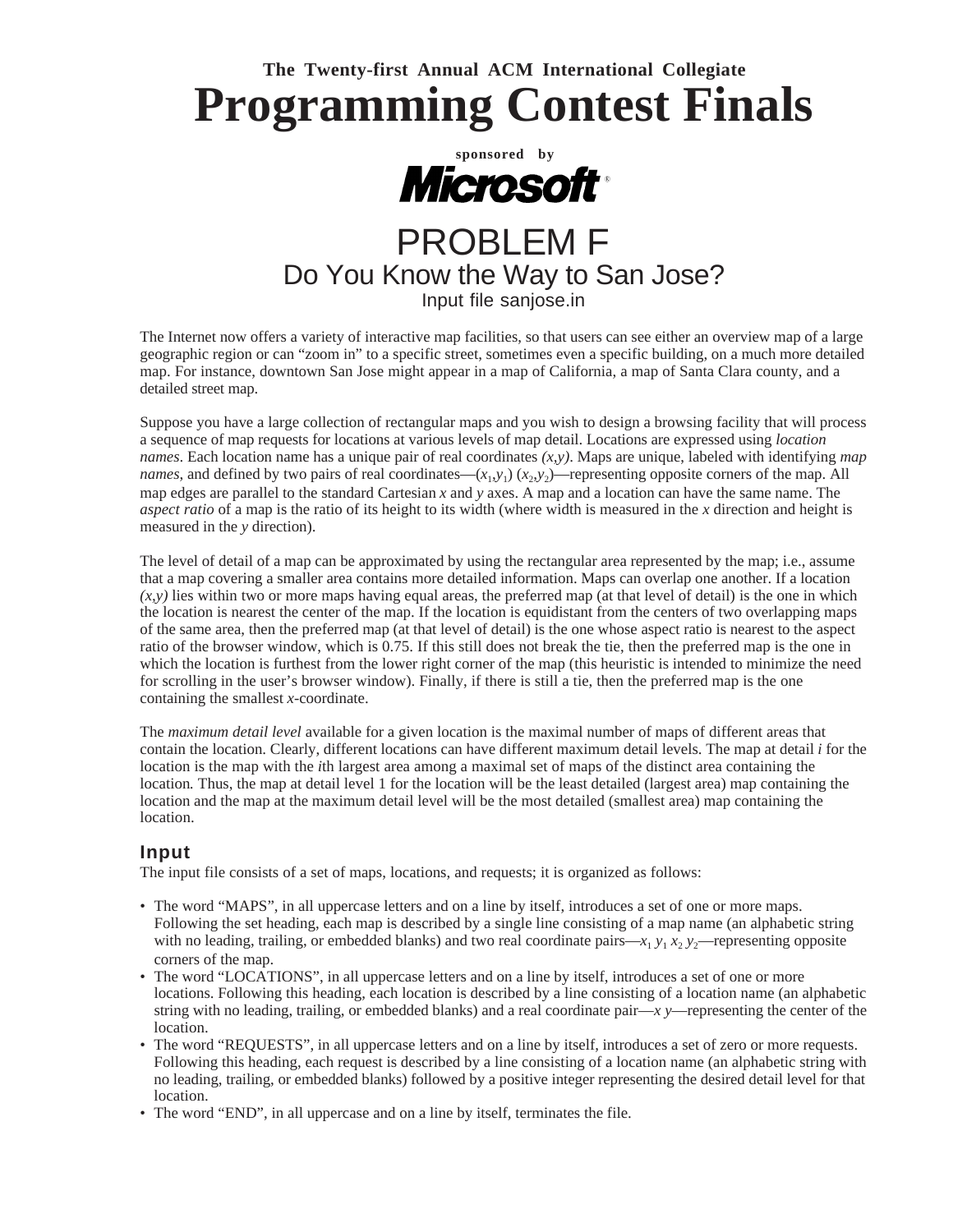All map and location data preceding the requests are valid. There will be no duplicate maps. The result of processing a valid request is the name of the map containing the given location at the given detail level (using the tie-breaking rules described above). Invalid requests can result from requesting unknown location names, locations that do not appear in any map, or detail levels that exceed the number of maps of different areas containing the location.

The following example should illustrate all these definitions:

#### **Output**

Each request must be echoed to the output. If the request is valid, display the name of the map satisfying the request. If the location is not on a map, display a message to that effect. If the location is on the map but the detail level is too large, display the name of the map of the smallest available area (largest possible detail level).

#### **Sample Input**

```
MAPS
BayArea -6.0 12.0 -11.0 5.0
SantaClara 4.0 9.0 -3.5 2.5
SanJoseRegion -3.0 10.0 11.0 3.0
CenterCoast -5.0 11.0 1.0 -8.0
SanMateo -5.5 4.0 -12.5 9.0
NCalif -13.0 -7.0 13.0 15.0
LOCATIONS
Monterey -4.0 2.0
SanJose -1.0 7.5
Fresno 7.0 0.1
SanFrancisco -10.0 8.6
SantaCruz -4.0 2.0
SanDiego 13.8 -19.3
REQUESTS
SanJose 3
SanFrancisco 2
Fresno 2
Stockton 1
SanDiego 2
SanJose 4
SantaCruz 3
END
```
#### **Output for the Sample Input**

SanJose at detail level 3 using SanJoseRegion SanFrancisco at detail level 2 using BayArea Fresno at detail level 2 no map at that detail level; using NCalif Stockton at detail level 1 unknown location SanDiego at detail level 2 no map contains that location SanJose at detail level 4 using SantaClara SantaCruz at detail level 3 no map at that detail level; using CenterCoast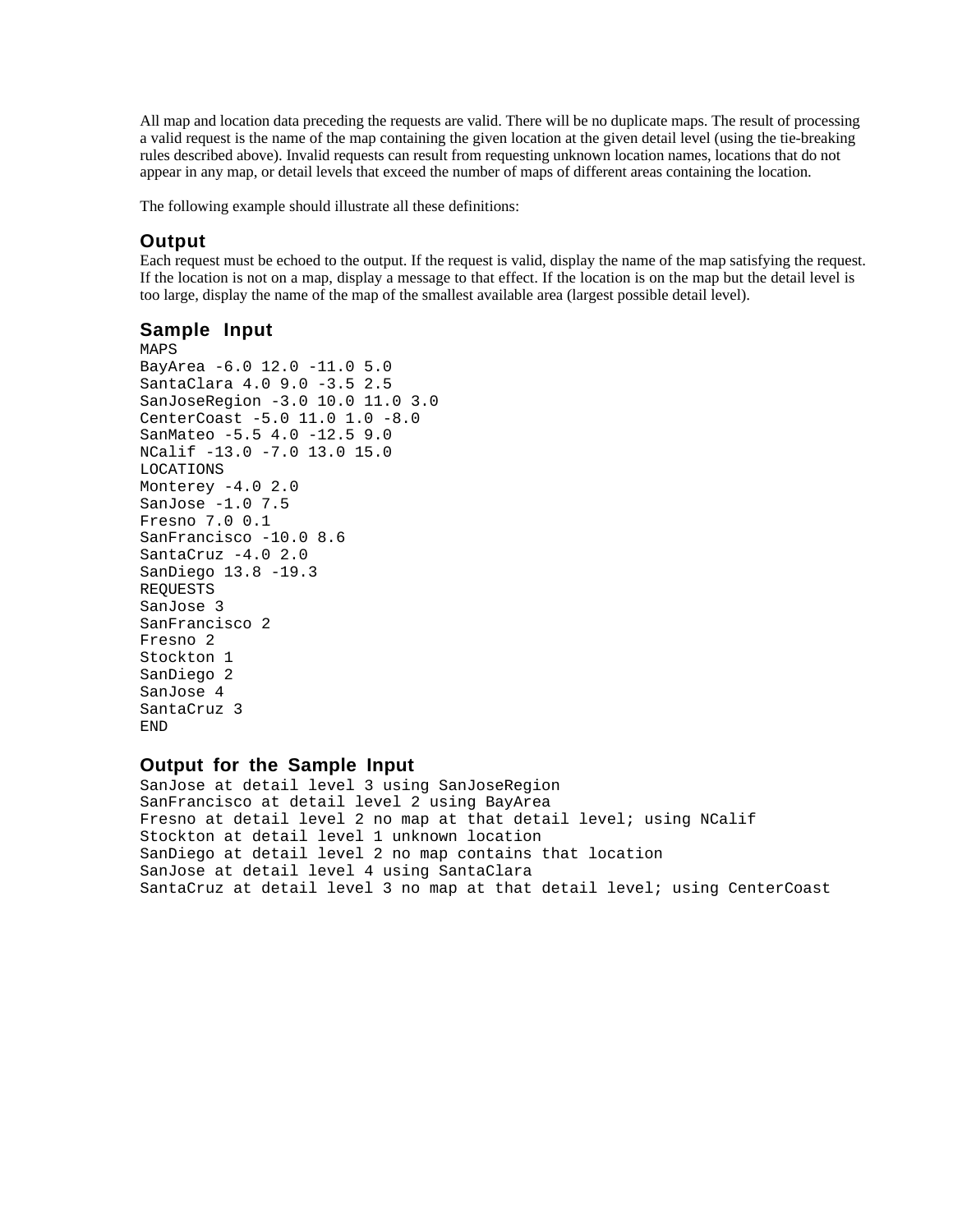



Spreadsheet Tracking

Input file tracking.in

Data in spreadsheets are stored in cells, which are organized in rows (*r*) and columns (*c*). Some operations on spreadsheets can be applied to single cells (*r*,*c*), while others can be applied to entire rows or columns. Typical cell operations include inserting and deleting rows or columns and exchanging cell contents.

Some spreadsheets allow users to mark collections of rows or columns for deletion, so the entire collection can be deleted at once. Some (unusual) spreadsheets allow users to mark collections of rows or columns for insertions too. Issuing an insertion command results in new rows or columns being inserted before each of the marked rows or columns. Suppose, for example, the user marks rows 1 and 5 of the spreadsheet on the left for deletion. The spreadsheet then shrinks to the one on the right.

| 1 2 3 4 5 6 7 8 9 |  |  |  |                                                                                                                                                                                         |
|-------------------|--|--|--|-----------------------------------------------------------------------------------------------------------------------------------------------------------------------------------------|
|                   |  |  |  | $1 \mid 22 \mid 55 \mid 66 \mid 77 \mid 88 \mid 99 \mid 10 \mid 12 \mid 14$                                                                                                             |
|                   |  |  |  | $2 \mid 2 \mid 24 \mid 6 \mid 8 \mid 22 \mid 12 \mid 14 \mid 16 \mid 18$                                                                                                                |
|                   |  |  |  | 3   18   19   20   21   22   23   24   25   26                                                                                                                                          |
|                   |  |  |  | $4\begin{bmatrix} 24 \end{bmatrix}$ $25\begin{bmatrix} 26 \end{bmatrix}$ $67\begin{bmatrix} 22 \end{bmatrix}$ $69\begin{bmatrix} 70 \end{bmatrix}$ $71\begin{bmatrix} 77 \end{bmatrix}$ |
|                   |  |  |  | 5 68 78 79 80 22 25 28 29 30                                                                                                                                                            |
|                   |  |  |  | 6 16 12 11 10 22 56 57 58 59                                                                                                                                                            |
|                   |  |  |  | 7 33 34 35 36 22 38 39 40 41                                                                                                                                                            |

|                                                                                                                                                                                                                                                                                                                             |                            |  | 2 3 4 5 6 7 8 9 |  |  |
|-----------------------------------------------------------------------------------------------------------------------------------------------------------------------------------------------------------------------------------------------------------------------------------------------------------------------------|----------------------------|--|-----------------|--|--|
|                                                                                                                                                                                                                                                                                                                             | $2 24 $ 6 8 22 12 14 16 18 |  |                 |  |  |
| 2 18 19 20 21 22 23 24 25 26                                                                                                                                                                                                                                                                                                |                            |  |                 |  |  |
| 3 24 25 26 67 22 69 70 71 77                                                                                                                                                                                                                                                                                                |                            |  |                 |  |  |
| $4\begin{bmatrix} 16 \end{bmatrix}$ $\begin{bmatrix} 12 \end{bmatrix}$ $\begin{bmatrix} 11 \end{bmatrix}$ $\begin{bmatrix} 10 \end{bmatrix}$ $\begin{bmatrix} 22 \end{bmatrix}$ $\begin{bmatrix} 56 \end{bmatrix}$ $\begin{bmatrix} 57 \end{bmatrix}$ $\begin{bmatrix} 58 \end{bmatrix}$ $\begin{bmatrix} 59 \end{bmatrix}$ |                            |  |                 |  |  |
| 5 33 34 35 36 22 38 39 40 41                                                                                                                                                                                                                                                                                                |                            |  |                 |  |  |

If the user subsequently marks columns 3, 6, 7, and 9 for deletion, the spreadsheet shrinks to this.

|   |                  | $2^{1}$        | 3 | -5 |
|---|------------------|----------------|---|----|
|   |                  | 2 24 8 22 16   |   |    |
| 2 |                  | 18 19 21 22 25 |   |    |
| 3 | $24$ 25 67 22 71 |                |   |    |
|   |                  | 16 12 10 22 58 |   |    |
| 5 | 33 34 36 22 40   |                |   |    |

If the user marks rows 2, 3 and 5 for insertion, the spreadsheet grows to the one on the left. If the user then marks column 3 for insertion, the spreadsheet grows to the one in the middle. Finally, if the user exchanges the contents of cell (1,2) and cell (6,5), the spreadsheet looks like the one on the right.

|                | 2              | 3 | 4       | 5 |
|----------------|----------------|---|---------|---|
| 1              | 2 24           |   | 8 22 16 |   |
| $\overline{2}$ |                |   |         |   |
| 3              | 18 19 21 22 25 |   |         |   |
| $\overline{4}$ |                |   |         |   |
| 5              | 24 25 67 22 71 |   |         |   |
| 6              | 16 12 10 22 58 |   |         |   |
| $\overline{7}$ |                |   |         |   |
| 8              | 33 34 36 22 40 |   |         |   |

|                |    | 2    | 3 |    | 5            | 6     |
|----------------|----|------|---|----|--------------|-------|
| 1              |    | 2 24 |   | 8  |              | 22 16 |
| $\overline{2}$ |    |      |   |    |              |       |
| $\overline{3}$ | 18 | 19   |   | 21 | $22 \mid 25$ |       |
| $\overline{4}$ |    |      |   |    |              |       |
| 5              | 24 | 25   |   | 67 | 22           | 71    |
| 6              | 16 | 12   |   | 10 | $22 \mid 58$ |       |
| 7              |    |      |   |    |              |       |
| 8              | 33 | 34   |   |    | 36 22        | 40    |

|   |                 | 2                  | 3 | 4 | .5       | 6          |
|---|-----------------|--------------------|---|---|----------|------------|
| 1 |                 | 2 22               |   |   |          | 8 22 16    |
| 2 |                 |                    |   |   |          |            |
| 3 | 18              | 19                 |   |   |          | $21$ 22 25 |
| 4 |                 |                    |   |   |          |            |
| 5 |                 | $24 \overline{25}$ |   |   | 67 22 71 |            |
| б | $\overline{16}$ | 12                 |   |   |          | 10 24 58   |
| 7 |                 |                    |   |   |          |            |
| 8 |                 | 33 34              |   |   |          | $36$ 22 40 |
|   |                 |                    |   |   |          |            |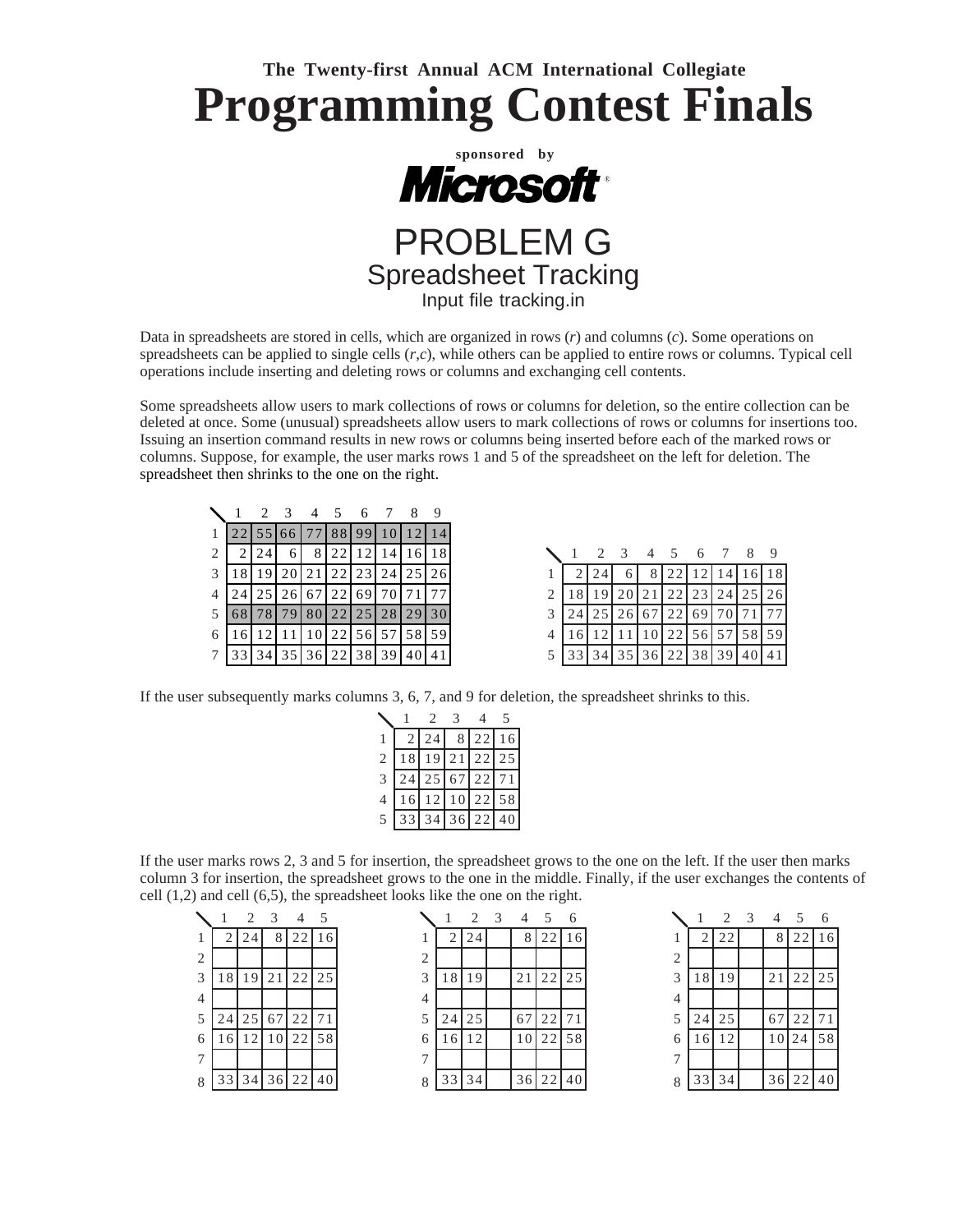You must write tracking software that determines the final location of data in spreadsheets that result from row, column, and exchange operations similar to the ones illustrated here.

# **Input and Output**

The input consists of a sequence of spreadsheets, operations on those spreadsheets, and queries about them. Each spreadsheet definition begins with a pair of integers specifying its initial number of rows (*r*) and columns (*c*), followed by an integer specifying the number (*n*) of spreadsheet operations. Row and column labeling begins with 1. The maximum number of rows or columns of each spreadsheet is limited to 50. The following *n* lines specify the desired operations.

An operation to exchange the contents of cell  $(r_1, c_1)$  with the contents of cell  $(r_2, c_2)$  is given by: EX  $r_1$   $c_1$   $r_2$   $c_2$ 

The four insert and delete commands—DC (delete columns), DR (delete rows), IC (insert columns), and IR (insert rows)Ñare given by:

 $\leq$ *command> A*  $x_1 x_2 ... x_a$ 

where  $\langle command \rangle$  is one of the four commands; *A* is a positive integer less than 10, and  $x_1, \ldots, x_A$  are the labels of the columns or rows to be deleted or inserted before. For each insert and delete command, the order of the rows or columns in the command has no significance. Within a single delete or insert command, labels will be unique.

The operations are followed by an integer which is the number of queries for the spreadsheet. Each query consists of positive integers *r* and *c*, representing the row and column number of a cell in the original spreadsheet. For each query, your program must determine the current location of the data that was originally in cell (*r*, *c*). The end of input is indicated by a row consisting of a pair of zeros for the spreadsheet dimensions.

For each spreadsheet, your program must output its sequence number (starting at 1). For each query, your program must output the original cell location followed by the final location of the data or the word GONE if the contents of the original cell location were destroyed as a result of the operations. Separate output from different spreadsheets with a blank line.

The data file will not contain a sequence of commands that will cause the spreadsheet to exceed the maximum size.

| Sample Input      | <b>Output for the Sample Input</b>    |
|-------------------|---------------------------------------|
| 7 9               | Spreadsheet #1                        |
| 5                 | Cell data in $(4,8)$ moved to $(4,6)$ |
| DR<br>2 1 5       | Cell data in (5,5) GONE               |
| DC 4 3 6 7 9      | Cell data in $(7,8)$ moved to $(7,6)$ |
| IC <sub>1</sub> 3 | Cell data in $(6,5)$ moved to $(1,2)$ |
| IR 2 2 4          |                                       |
| EX 1 2 6 5        |                                       |
| 4                 |                                       |
| 4 8               |                                       |
| 5 <sub>5</sub>    |                                       |
| 7 8               |                                       |
| 6 5               |                                       |
| 0 <sub>0</sub>    |                                       |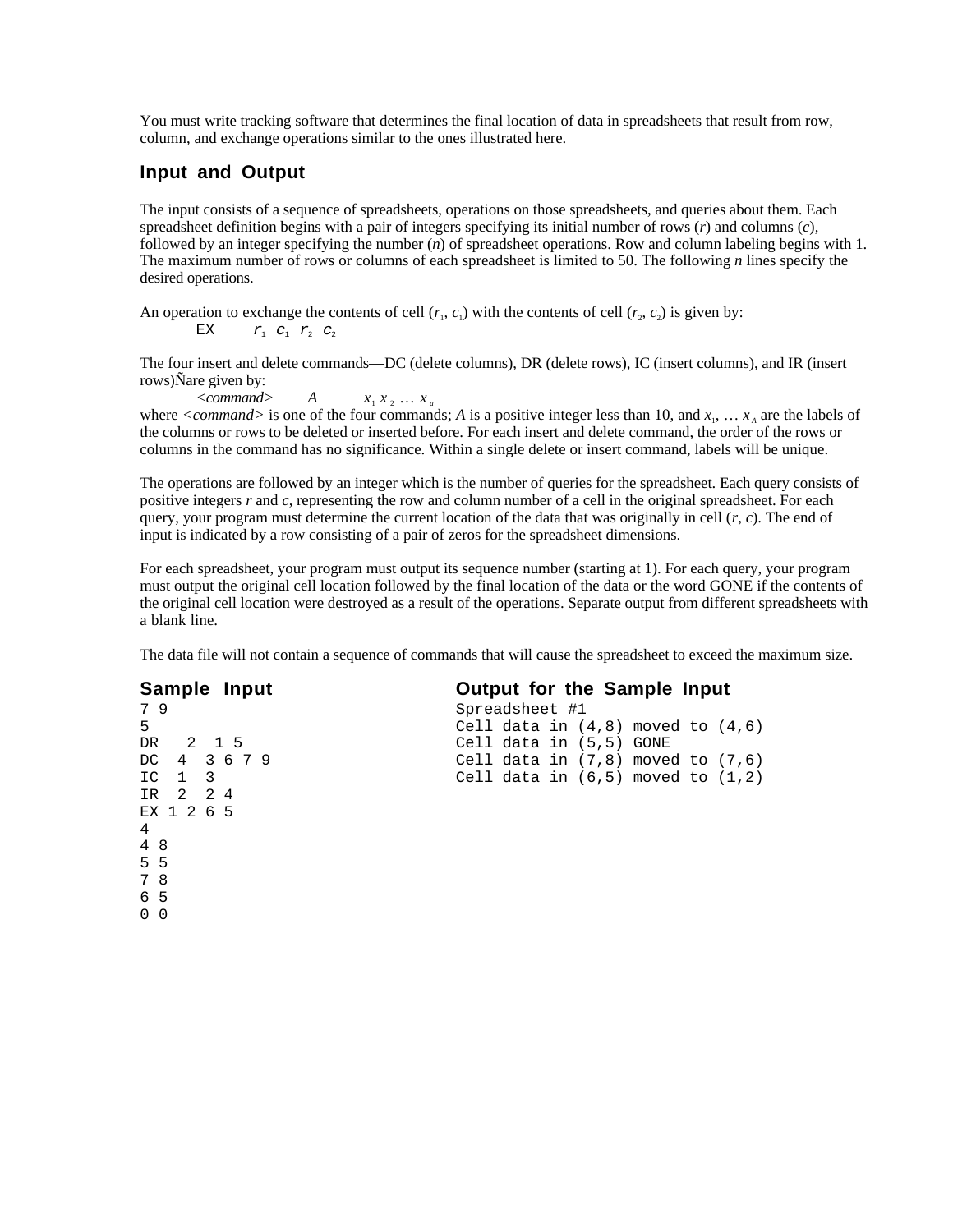

Problem H Window Frames Input file window.in

Elements of graphical user interfaces include such things as buttons, text boxes, scroll bars, drop-down menus and scrollable list boxes. Each is considered to be a special kind of object called a widget. Where these widgets are placed, how much space they are allocated, and how they change size constitutes the geometry of a window.

One geometry management scheme uses special rectangular widgets called *frames* to contain and thus group other widgets. A frame is a *parent* if some or all of its own space is allocated to additional frames, which are its *children*. The frame which has no parent is called the *root frame*; its size is specified by the user (in the input data). This problem requires that you determine the allocation of space to, and the position of frames placed in root frames of various sizes.

The *cavity* in a frame is the space in the frame that is not occupied by its children. When a new child frame is created, it is allocated an entire horizontal strip along the top or bottom edge of the cavity (this is called a *horizontal child*) or an entire vertical strip along the right or left edge of the cavity (this is called a *vertical child*). Thus, as a result of creating a new child, the cavity becomes smaller, but it remains rectangular. The process of placing children inside the enclosing frame is called *packing*. Children are positioned in the cavity according to the order in which they are packed.

The figure below shows the child frames of a parent frame. Frame 1 along the right edge was packed first, then frame 2 along the bottom edge, frame 3 along the left edge, and finally frame 4 along the right edge. The cavity, shown in white, contains available space for packing subsequent child frames.



Each frame covers a rectangular grid of pixels. If the root frame covers *c* columns and *r* rows of pixels, then the pixel in the top left corner is at coordinate (0,0) and the pixel in the lower right corner is at coordinate (*c*−1, *r*−1). The position of a frame is specified by the coordinates of its upper left corner pixel and its lower right corner pixel.

Each frame has minimum dimensions determined by an input parameter *d* and the minimum dimensions of its children. A frame must be at least large enough to pack all of its children. The minimum dimensions of each frame are determined as follows: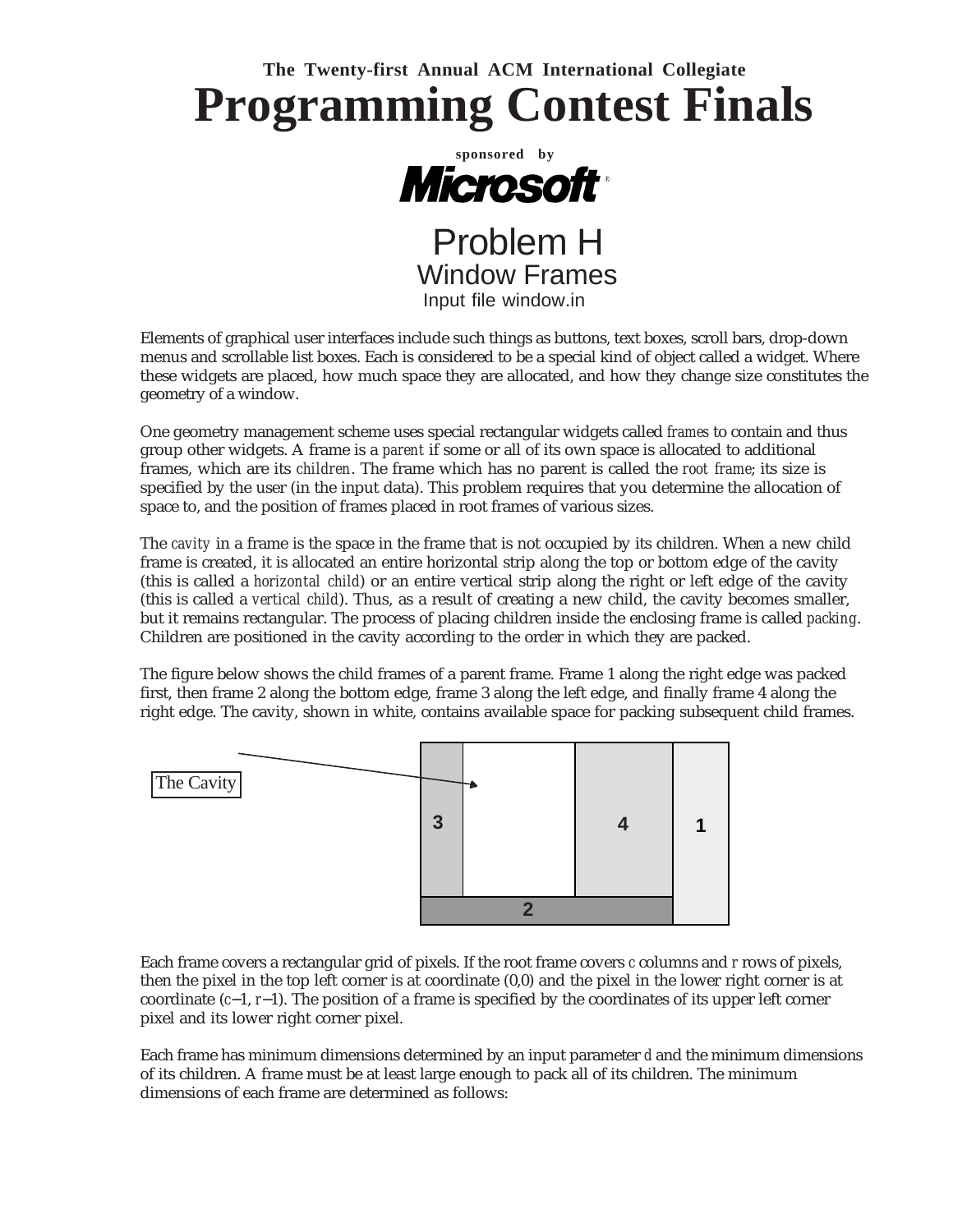| Packing Side  |            | Frame Type   Minimum Width                                          | Minimum Height                                                       |
|---------------|------------|---------------------------------------------------------------------|----------------------------------------------------------------------|
| Right or left | Vertical   | Maximum of d and the width<br>necessary for the frame's<br>children | Maximum of 1 and the height<br>necessary for the frame's<br>children |
| Bottom or top | Horizontal | Maximum of 1 and the width<br>necessary for the frame's<br>children | Maximum of d and the height<br>necessary for the frame's<br>children |

When a frame is larger than the minimum dimensions just specified, the additional interior space is apportioned to its children and/or its cavity. Each frame has an expansion flag (which is an input parameter) that, when set, indicates a vertical frame can grow wider or a horizontal frame can grow taller. For example, a frame with its expansion flag set, allocated space along the top of the cavity, can grow taller, with the extra height extending downward.

The distribution of additional horizontal space in a frame is handled as follows. Let *x* be the number of horizontal pixels by which the parent frame exceeds its minimum width. If *n*, the number of the vertical children in the frame with their expansion flags set, is non-zero, then the *x* pixels are distributed among the *n* vertical children. If *q* is the quotient of *x* divided by *n* and *r* is the remainder, then each of the *n* vertical frames grows wider by *q* pixels and the first *r* of them that were packed in the frame grow wider by 1 pixel in addition to the *q*. If *n* is zero, then none of the vertical children grow wider, and the *x* pixels are added to the width of the cavity. In either case, the horizontal children in the enlarged frame become wider, if necessary, in such a manner as to ensure the single cavity remains rectangular.

The distribution of additional vertical space in a parent frame to its children and/or its cavity is handled in a manner similar to that used to distribute additional horizontal space, with the appropriate change in direction of growth. Only the horizontal children with their expansion flags set grow taller to utilize the additional vertical pixels, and if none of the horizontal children have their expansion flags set, the additional pixels are added to the height of the cavity. As expected, the vertical children also become taller, if necessary, to ensure the rectangular and uniqueness properties of the cavity.

In the next illustration, the root frame on the left has been enlarged to yield the one on the right. Frames 6 and 7 are horizontal and vertical children, respectively, of frame 5. Only frames 4, 6 and 7 have their expansion flags set. In the frame on the right, the additional horizontal and vertical space has been distributed to the children so as to result in the growth indicated by the arrows. Note that frame 7 does not change size because no room is available for expansion in its parent, frame 5. Frame 6 does not change size for the same reason.